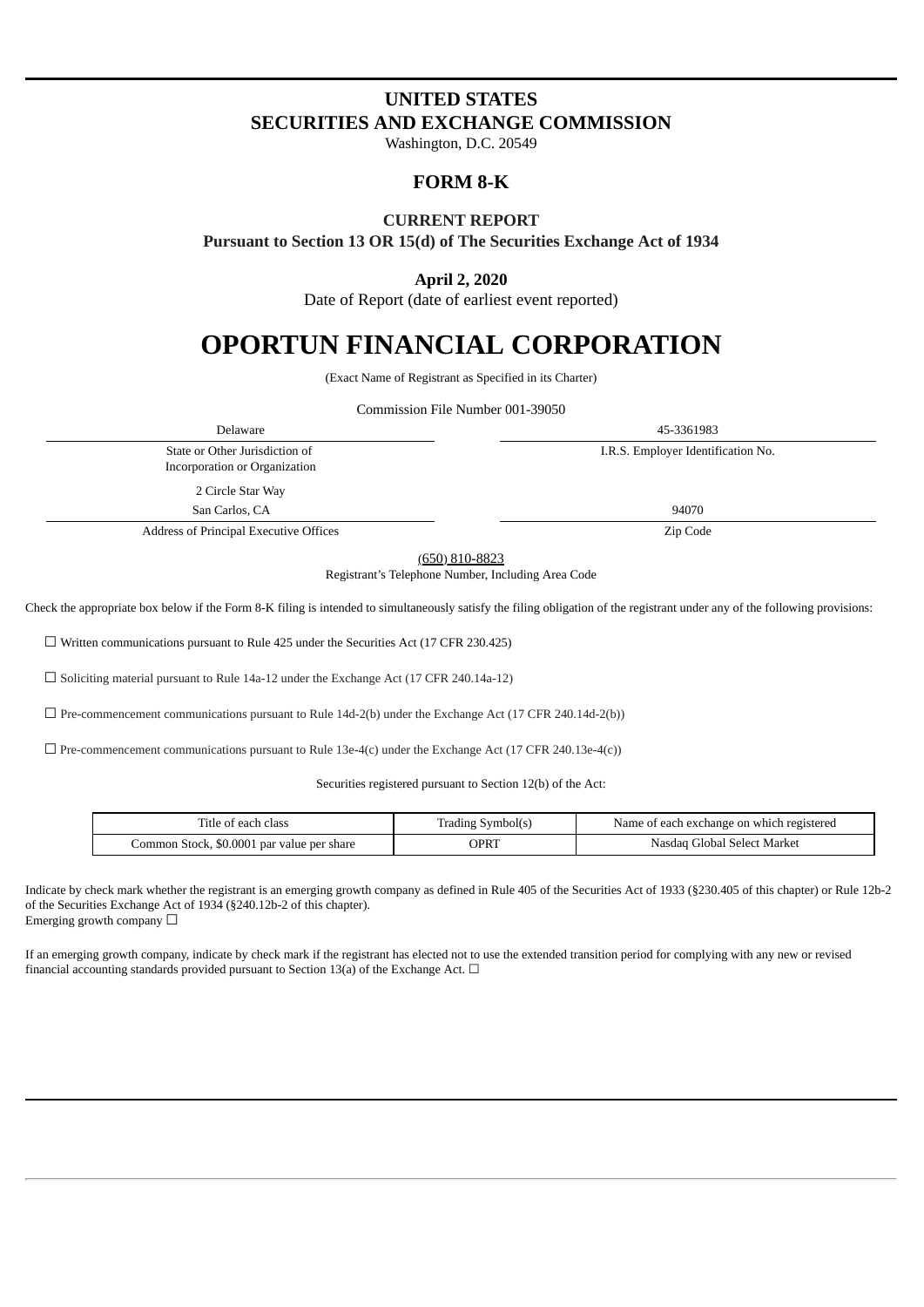#### *Item 2.02. Results of Operations and Financial Condition*

On April 2, 2020 Oportun Financial Corporation (the "Company") issued a press release providing a business update regarding the COVID-19 pandemic, announcing certain preliminary unaudited performance metrics for the first quarter ended March 31, 2020, and providing an update to its financial outlook. A copy of the Company's press release is attached hereto as Exhibit 99.1 to this report. The information in this Form 8-K and the Exhibit attached hereto are being furnished pursuant to Item 2.02 of Form 8-K and therefore shall not be deemed filed for purposes of Section 18 of the Securities Exchange Act of 1934.

## *Item 7.01. Regulation FD Disclosure*

The information in the press release referred to above is also incorporated herein. The information provided pursuant to this Item 7.01 is being furnished and shall not be deemed "filed" for purposes of Section 18 of the Securities Exchange Act of 1934, as amended (the "Exchange Act"), or otherwise subject to the liabilities under that Section and shall not be deemed incorporated by reference into any filing of the Company under the Securities Act of 1933, as amended, or the Exchange Act, except as shall be expressly set forth by specific reference in any such filing. The furnishing of the information provided pursuant to this Item 7.01 is not intended to, and does not, constitute a determination or admission by the Company that the information provided pursuant to this Item 7.01 is material or complete, or that investors should consider such information before making an investment decision with respect to any security of the Company.

### *Item 9.01. Financial Statements and Exhibits*

(d) Exhibits

| <b>Exhibit Number</b> |                                                                           |
|-----------------------|---------------------------------------------------------------------------|
| 99.1                  | Oportun Provides COVID-19 Operational Business Update                     |
| 104                   | Cover Page Interactive Data File embedded within the Inline XBRL document |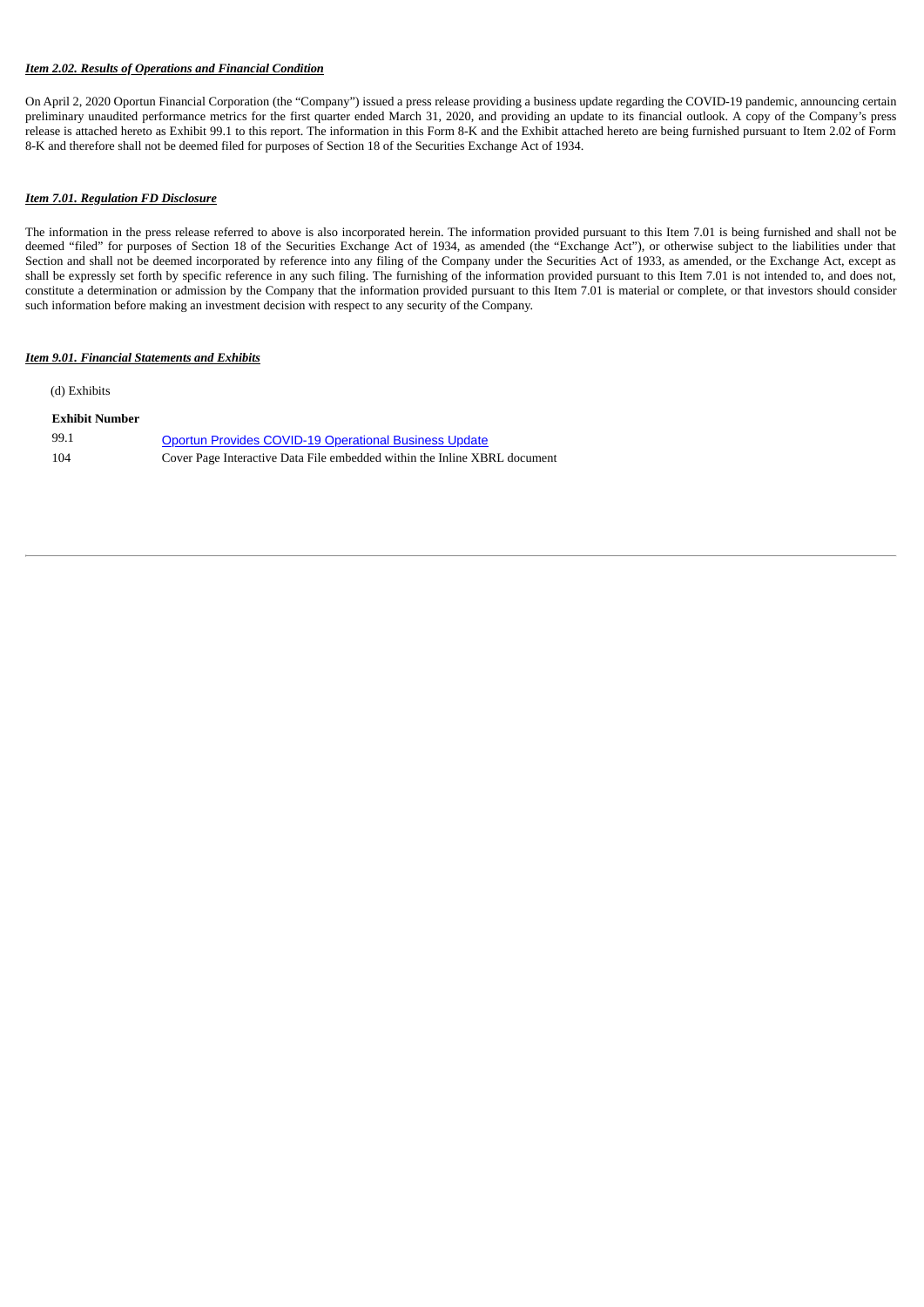## **SIGNATURE**

Pursuant to the requirements of the Securities Exchange Act of 1934, the registrant has duly caused this report to be signed on its behalf by the undersigned thereunto duly authorized.

OPORTUN FINANCIAL CORPORATION

(Registrant)

Date: April 2, 2020 By: /s/ Jonathan Coblentz

Jonathan Coblentz

Chief Financial Officer and Chief Administrative Officer (Principal Financial and Accounting Officer)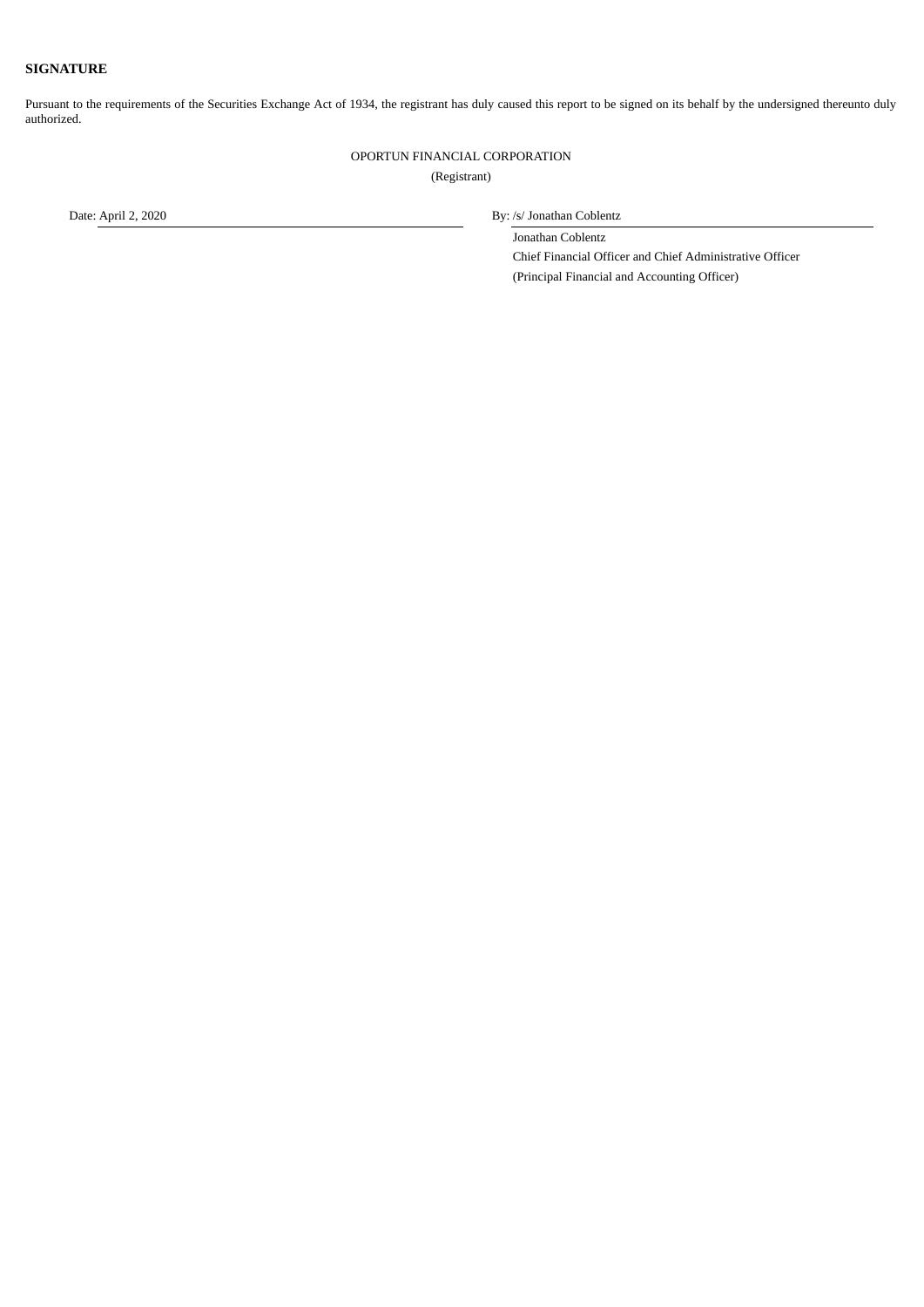

# <span id="page-3-0"></span>**Oportun Provides COVID-19 Operational Business Update**

*Announces Select Preliminary First Quarter 2020 Performance Metrics*

SAN CARLOS, CALIFORNIA – April 2, 2020 — Oportun Financial Corporation ("Oportun" or the "Company") (Nasdaq: OPRT) today provided an operational business update that reflects the Company's response to the COVID-19 pandemic. In addition, the Company announced select preliminary unaudited performance metrics for the first quarter ended March 31, 2020<sup>1</sup>.

For the three months ended March 31, 2020:

- Aggregate Originations of \$433 million, up 4% year-over-year ("Y/Y")
- Active Customers of 777,194, up 11% Y/Y
- Managed Principal Balance at End of Period of \$2.2 billion, up 20% Y/Y
- 30+ Day Delinquency Rate of 3.8% compared to 3.6% for the prior-year period
- Annualized Net Charge-Off Rate of 9.0% compared to 8.3% for the prior-year period
- Cash, cash equivalents and restricted cash of \$194 million compared to \$119 million for the prior-year period
- More than 12 months of liquidity runway
- Total Revenue and Fair Value Pro Forma ("FVPF") Total Revenue are both expected to be approximately \$162 million
- Withdraws guidance for 1Q Adjusted EBITDA and Adjusted Net Income, and its full year 2020 guidance

Since late January, Oportun has consistently monitored and proactively navigated the COVID-19 pandemic. The Company has taken actions to manage its business in a thoughtful and conservative manner throughout this fluid situation, while ensuring the health and safety of employees and prudently pursuing its mission to provide customers with greater access to affordable financial services. Oportun believes it is well positioned strategically and financially to adapt its business to the current environment.

Safeguarding employees and customers. The health and safety of Oportun's employees and customers is paramount as the Company fulfills its responsibility as part of an "Essential Critical Infrastructure Sector" of maintaining operations to support customers in need. Oportun is taking all necessary healthcare precautions in accordance with the guidelines of the Center for Disease Control and state and local authorities. The Company has adopted social distancing procedures within its retail locations and contact centers. Additionally, Oportun has increased the benefits it offers to employees, including increased sick leave, stipends to cover incremental childcare expenses, cash advances and access to its employee assistance fund. Whenever necessary, the Company's teams have seamlessly adapted to working remotely.

Strong capital and liquidity. Based on stress-test scenarios, Oportun continues to have more than 12 months of liquidity runway, even without accessing the securitization market, due to its well-established and diversified funding program. The Company's balance sheet is characterized by relatively low leverage. Oportun's term securitizations and its warehouse line are non-recourse to Oportun Financial Corporation and its operating subsidiaries. The Company's term securitizations allow it to fund new loan originations for the remainder of each securitization's revolving period; the revolving periods have end dates which range from September 2020 to July 2022.

 $1$  Numbers are as of March 31, 2020, and are unaudited, preliminary and subject to change upon completion of the Company's closing process.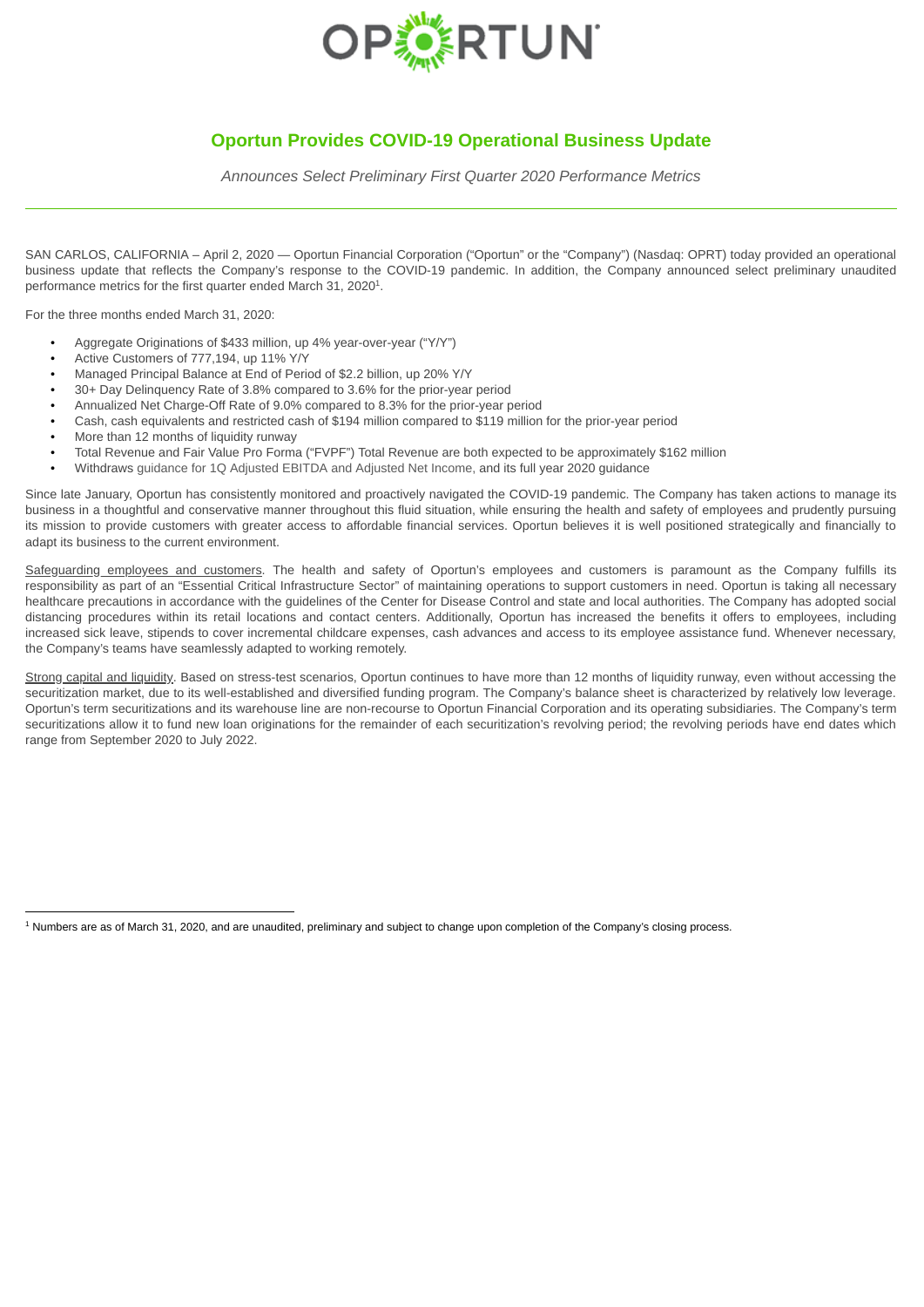The Company's cash and cash equivalents balance as of March 31, 2020 was \$119 million and restricted cash was \$75 million; restricted cash is used to pay current liabilities, and excess amounts are released back to Oportun on a monthly basis. As of March 31, 2020, the Company had \$120 million of undrawn capacity on its existing \$400 million warehouse line, which is committed through October 2021 and provided by Morgan Stanley & Co. LLC, Goldman Sachs & Co. LLC, Jefferies LLC and Natixis Securities Americas LLC. Oportun also continues to sell a percentage of newly originated loans on a whole loan basis at a fixed price pursuant to existing flow sale contracts.

Responsibly adjusting underwriting and verification procedures. As news of the pandemic's spread began to surface, Oportun proactively implemented a series of changes to its underwriting criteria to reduce the Company's exposure to the segments of the population that it believed would be most impacted. The cornerstone of Oportun's mission is to only lend to customers whose ability to repay their loan is based upon verified income. The Company has always verified income for 100% of applicants and determined loan amounts based upon Oportun's ability-to-pay ratio. In anticipation of the economic impact of the pandemic and the increasing unemployment rate, Oportun implemented more stringent employment verification and increased recency requirements for proof of income.

The Company has also tightened its underwriting criteria and reduced maximum and average loan size in order to better manage credit outcomes. The Company has previously used industry and regional factors in its underwriting score card and has now increased the weighting of these factors to reflect the changing employment dynamics in those industries and regions. Oportun continues to lend to income- and employment-verified customers who meet its revised credit criteria, but the decision to implement tighter underwriting has led to reduced originations that are consistent with the Company's strategy to navigate this dynamic situation. The Company believes that its product structure, which generally requires a payment twice a month, provides early feedback on the pandemic's impact on its customers. Oportun continues to diligently monitor portfolio performance and its other data sources daily and will rapidly revise its underwriting criteria as required to adapt to the changing environment.

Investment in technology enabling rapid response. Oportun's significant investments in data science, risk analytics and engineering have allowed it to make rapid changes to its 100% centralized and fully automated credit underwriting platform. In anticipation of the impact of COVID-19, the Company proactively tightened its underwriting criteria and adjusted loan amounts overnight. Additionally, Oportun added new alternative data variables to its underwriting scorecard in under a week. Because of the Company's investments in technology, Oportun also rapidly implemented incremental changes to its pricing, servicing and collections capabilities. The Company believes its technological capabilities will allow it to continue to rapidly respond as the situation evolves.

Leveraging omni-channel network. As a financial services provider, Oportun is deemed to be part of an "Essential Critical Infrastructure Sector" by the Department of Homeland Security, and the Company is expected to maintain its operations for essential personnel, even in geographies where shelter-inplace orders have been enacted. Additionally, financial regulators have encouraged lenders to offer responsible small-dollar loans to consumers impacted by COVID-19. For these reasons, as of March 31, 2020, 337 of the Company's 341 retail locations remain open to serve customers. Customers can also apply for a loan directly over the phone by calling Oportun's contact centers located in three different countries. Additionally, a customer can complete the entire lending process online via their mobile device through the Company's end-to-end mobile solution.

Working with customers. The Company remains committed to working with its customers during this uncertain time. Starting last week, the Company began offering initial hardship deferments of one month to customers who indicated they had been economically impacted by the COVID-19 pandemic. Consistent with recent regulatory guidance, Oportun may consider deferrals of up to 90 days, granted one month at a time, for borrowers who continue to be impacted.

All of Oportun's collection activities continue to be centralized through multiple contact centers located in three different countries. The Company's contact centers have continued to meet all service levels, with an average time to answer a call of less than 10 seconds, despite significantly increased call volumes. Oportun believes that its contact centers in disbursed geographies, along with its cloud-based technology, position the Company well to react to suspension of operations at any contact center. Oportun has proactively increased its customer service and collections capacities through new hiring and cross- training of existing personnel.

The Company continues to see strong customer payment activity. Over 67% of customers are making payments outside of Oportun's retail locations, with over 59% of all customers paying via ACH or debit card. Customers who prefer to pay in cash can continue to do so at Oportun's retail locations or at over 56,000 third-party payment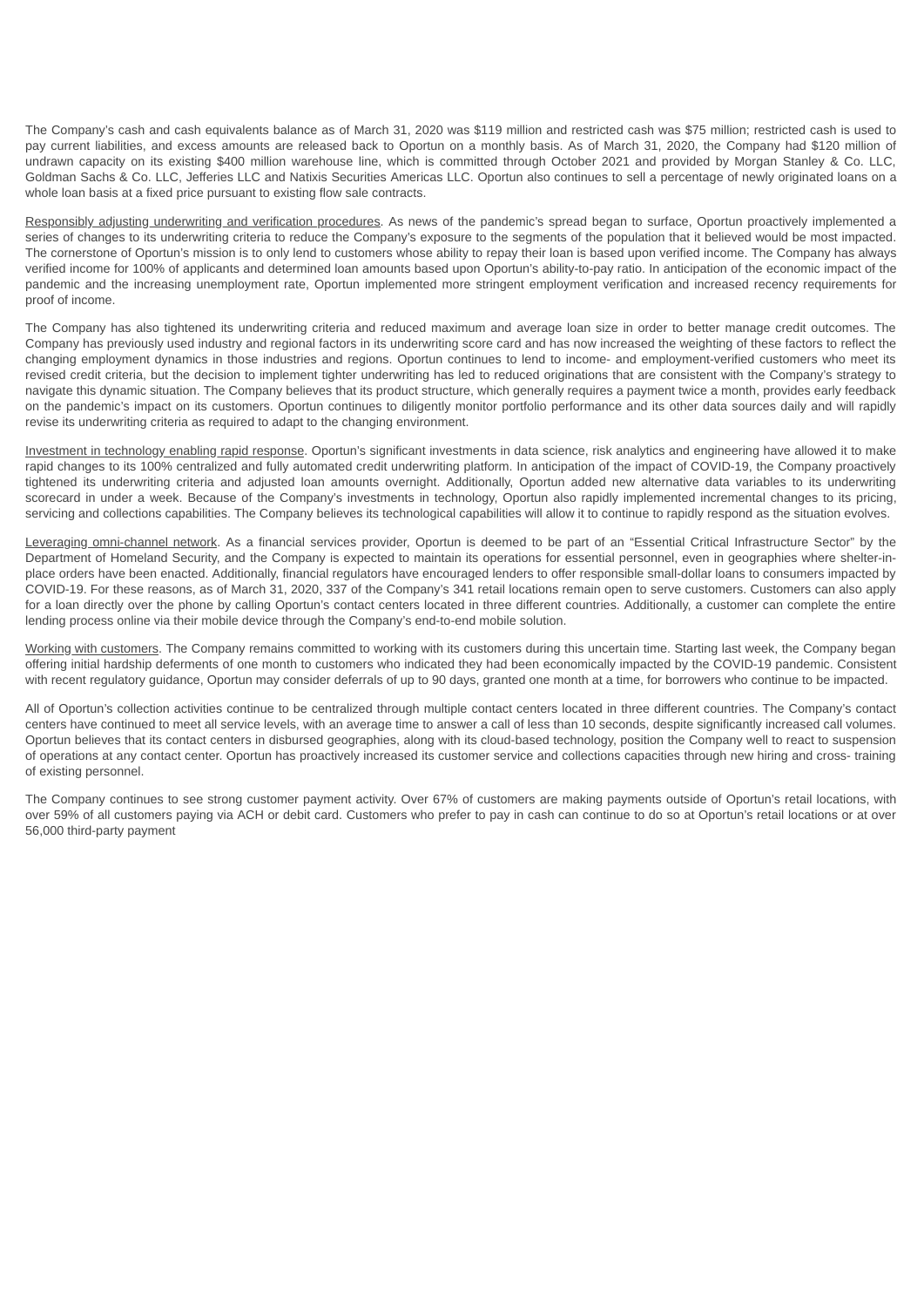locations such as Walmart, Family Dollar, CVS, Kroger and 7-Eleven. Customers can make a payment through any of these channels without paying a fee.

Credit performance. Oportun ended the first quarter of 2020 with a 30+ Day Delinquency Rate of 3.8% and an Annualized Net Charge-Off Rate of 9.0%, versus 3.6% and 8.3% respectively in the prior-year period. Because the Company offers a grace period, ranging between 7 and 15 days before a late fee is assessed, customers have extra time to make a payment, if needed. Oportun monitors its early stage delinquencies very closely and attempts to contact delinquent customers before the grace period expires to provide them with payment options. Oportun has seen an increase in early-stage delinquencies, with 8 to 14 day delinquencies and 15 to 29 day delinquencies of 2.2% and 1.8%, respectively, as of March 31, 2020 as compared to 1.2% and 1.5%, respectively as of March 31, 2019.

New products. The Company ended the first quarter of 2020 with \$5 million in auto loans and \$2 million of credit card receivables issued through a partner bank, with \$2 million open-to-buy.

Select preliminary first quarter metrics. Until the week of March 15, 2020, when Oportun first began to experience the economic impact of COVID-19, the Company was on track to deliver another strong quarter, including double-digit growth in originations compared to the prior year quarter. As previously described, Oportun proactively took measures to tighten its lending criteria and implement appropriate collections actions. Since that time, the Company has seen a reduction in applications, which it believes is attributable both to customers abiding by shelter-in-place orders as well as a redirection of marketing efforts. These measures impacted Oportun's Aggregate Originations, which were \$433 million for the first quarter, up 4% from the prior-year period. The Company ended the quarter with 777,194 Active Customers and \$2.2 billion in Managed Principal Balance at End of Period, up 11% and 20%, respectively, over the prior year.

First quarter and full year 2020 guidance. With respect to its first quarter 2020 guidance, Oportun is preliminarily projecting that Total Revenue and FVPF Total Revenue are both expected to be approximately \$162 million. Annualized net charge offs for the quarter were 9.0%. Given the proximity to the end of the quarter, the Company is withdrawing its guidance for Adjusted EBITDA and Adjusted Net Income while it completes its quarter-close process.

Given the ongoing uncertainty surrounding the duration and severity of COVID-19, Oportun is withdrawing its full year 2020 guidance. The Company anticipates its future financial performance will be impacted, but the magnitude and timing of this impact is too dependent on external factors to reliably set guidance parameters at this time. Oportun will continue to provide updated information as the impact of the pandemic becomes clearer.

## **About Non-GAAP Financial Measures**

This press release presents information about the Company's outlook with respect to FVPF Total Revenue, which is a non-GAAP financial measure provided as a supplement to the results provided in accordance with accounting principles generally accepted in the United States of America ("GAAP"). Non-GAAP financial measures are provided in addition to, and not as a substitute for, and are not superior to, financial measures calculated in accordance with GAAP. In addition, the non-GAAP measures the Company uses, as presented, may not be comparable to similar measures used by other companies.

#### **About Oportun**

Oportun (Nasdaq: OPRT) is a high-growth, mission-driven Community Development Financial Institution (CDFI). Oportun provides inclusive, affordable financial services powered by a deep, data-driven understanding of its customers and advanced proprietary technology. By lending money to hardworking, low-to-moderate-income individuals, Oportun helps them move forward in their lives, demonstrate their creditworthiness, and establish the credit history they need to access new opportunities. Oportun serves customers in English and Spanish; online and over the phone in 19 states, and in person at more than 300 retail locations across 12 of those 19 states.

For more information, please visit https://oportun.com.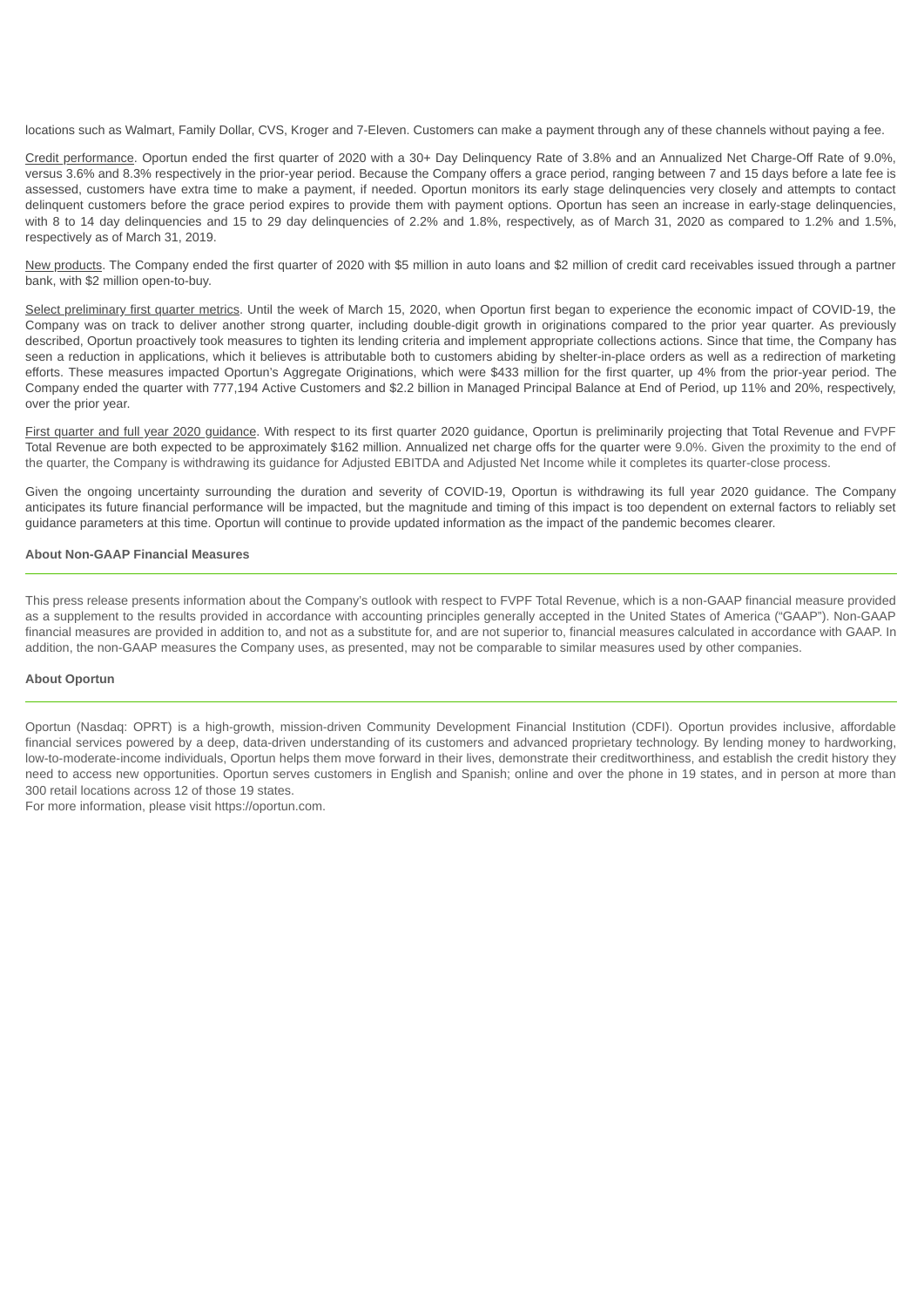#### **Forward-Looking Statements**

This press release contains forward-looking statements. All statements other than statements of historical fact contained in this draft press release, including statements as to future results of operations and financial position, planned products and services, business strategy and plans and objectives of management for future operations of Oportun are forward-looking statements. These statements involve known and unknown risks, uncertainties, assumptions and other factors that may cause the Oportun's actual results, performance or achievements to be materially different from any future results, performance or achievements expressed or implied by the forward-looking statements. You generally can identify these statements by terms such as .<br>"expect," "plan," "anticipate," "intend," "target," "project," "predict," "potential," "explore," outlook," "continue," "may," "seek," "approximately," "believe," or "estimate" and similar expressions or the negative versions of these words or comparable words, as well as future or conditional verbs such as "will," "should," "would," "likely" and "could." These statements are subject to certain risks and uncertainties that could cause actual results to differ materially from those included in the forward-looking statements. Oportun has based these forward-looking statements largely on its current expectations and projections about future events and financial trends that it believes may affect its business, financial condition and results of operations. These risks and uncertainties include those risks described in Oportun's filings with the Securities and Exchange Commission, including our Annual Report on Form 10-K for the year ended December 31, 2019, and include, but are not limited to, the extent and duration of the COVID-19 pandemic, market and economic disruptions stemming from the COVID-19 pandemic, Oportun's future financial performance, including trends in revenue, Net Revenue, operating expenses, and net income; changes in market interest rates; increases in loan delinquencies and charge-offs; Oportun's ability to operate successfully in a highly regulated industry; the effect of management changes; cyberattacks and security vulnerabilities in Oportun's products and services; and the Oportun's ability to compete successfully. The forward-looking statements speak only as of the date on which they are made, and, except to the extent required by federal securities laws, Oportun disclaims any obligation to update any forward-looking statement to reflect events or circumstances after the date on which the statement is made or to reflect the occurrence of unanticipated events. In light of these risks and uncertainties, there is no assurance that the events or results suggested by the forward-looking statements will in fact occur, and you should not place undue reliance on these forward-looking statements.

### **Contacts**

**Investor Contact** Nils Erdmann 650.810.9074 ir@oportun.com

**Media Contact** Usher Lieberman 650-769-9414 usher.lieberman@oportun.com

Oportun and the Oportun logo are registered trademarks of Oportun, Inc.